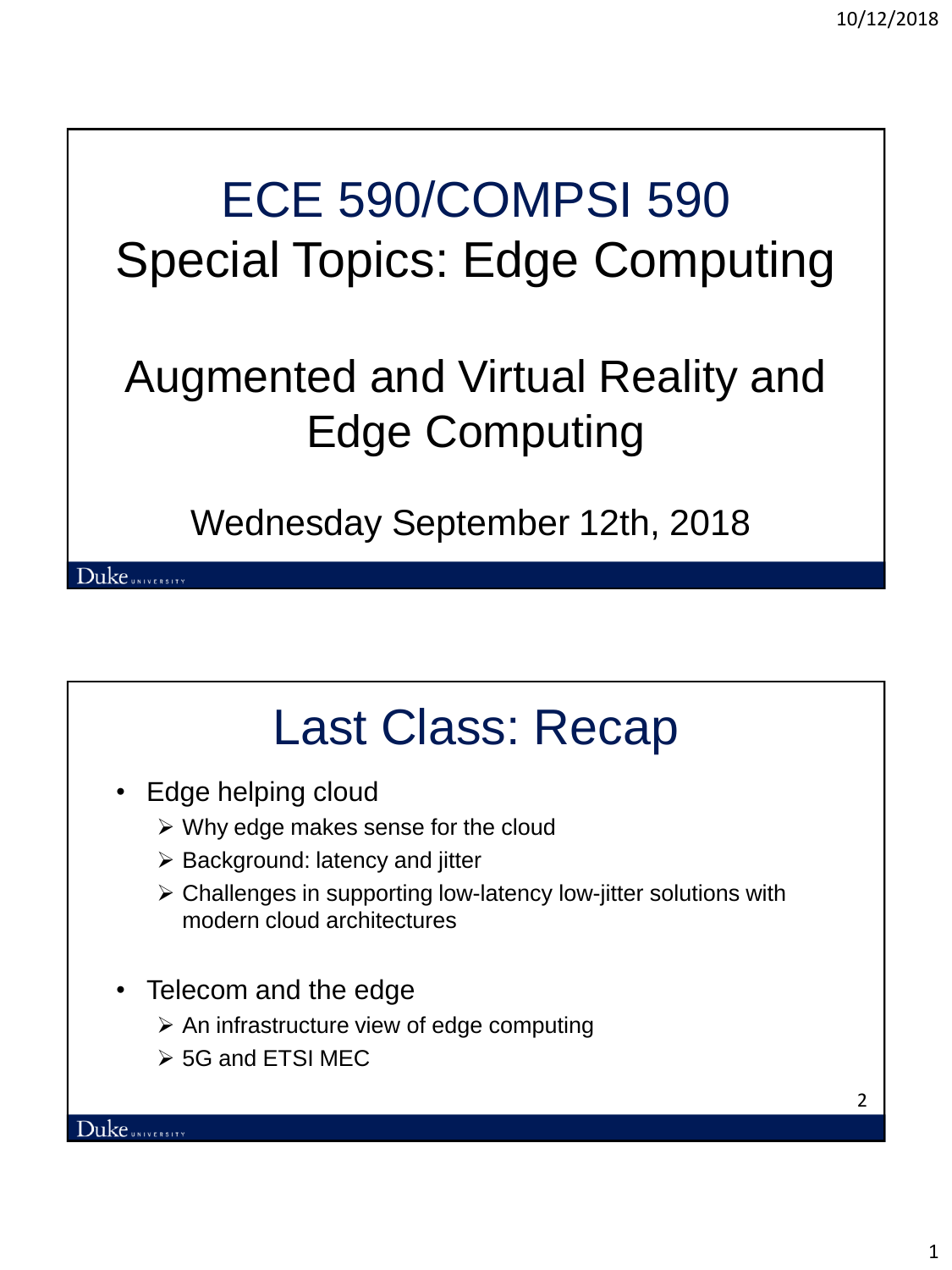# This Lecture • AR and edge computing: an introduction • Mobile devices for AR • Edge for AR: promising directions 3 Duke UNIVERSITY

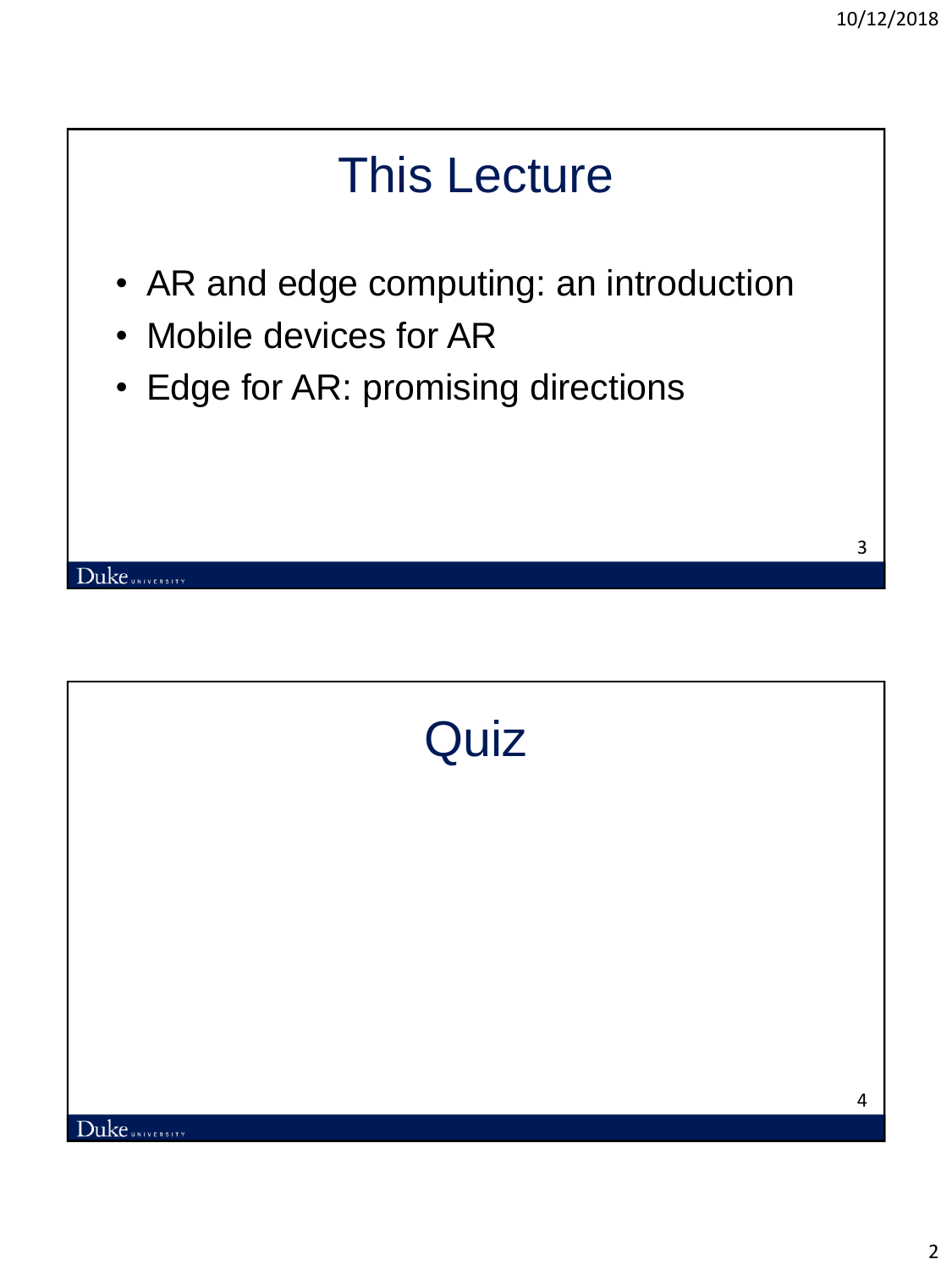#### This Lecture

- AR and edge computing: an introduction
- Mobile devices for AR
- Edge for AR: promising directions

#### 5

#### Augmented Reality: A Definition

• The [virtual] content is laid out around a user **in the same spatial coordinates as the physical objects surrounding her/him**, and with interaction techniques that approximate interactions with physical-world objects (e.g., grabbing and moving them).

6 From: Baldassi et al, Challenges and New Directions in Augmented Reality, Computer Security, and Neuroscience, June 2018.

 ${\rm Duke}$ university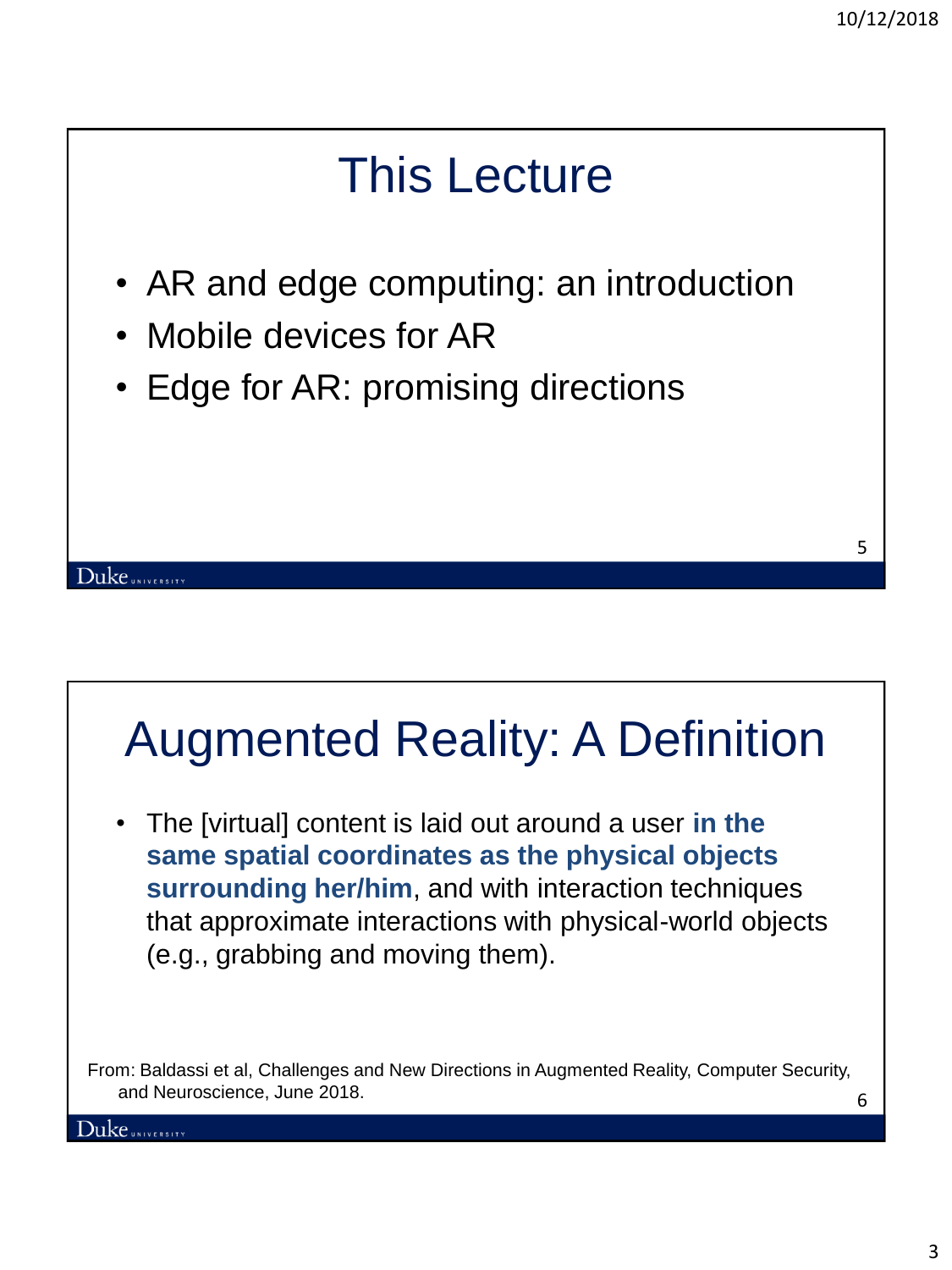#### Virtual, Augmented, Mixed Reality: Are They The Same?

• Focus on AR/MR in this lecture



#### Where Does Edge Computing Fit In? (1/3)

- Same principles as for other high-end mobile devices
- **Latency**, **bandwidth** requirements among the most demanding for consumer mobile applications
	- $\triangleright$  Edge computing as means for achieving these
- Conflicting needs:
	- $\triangleright$  Experience complexity
	- $\triangleright$  Speed of operation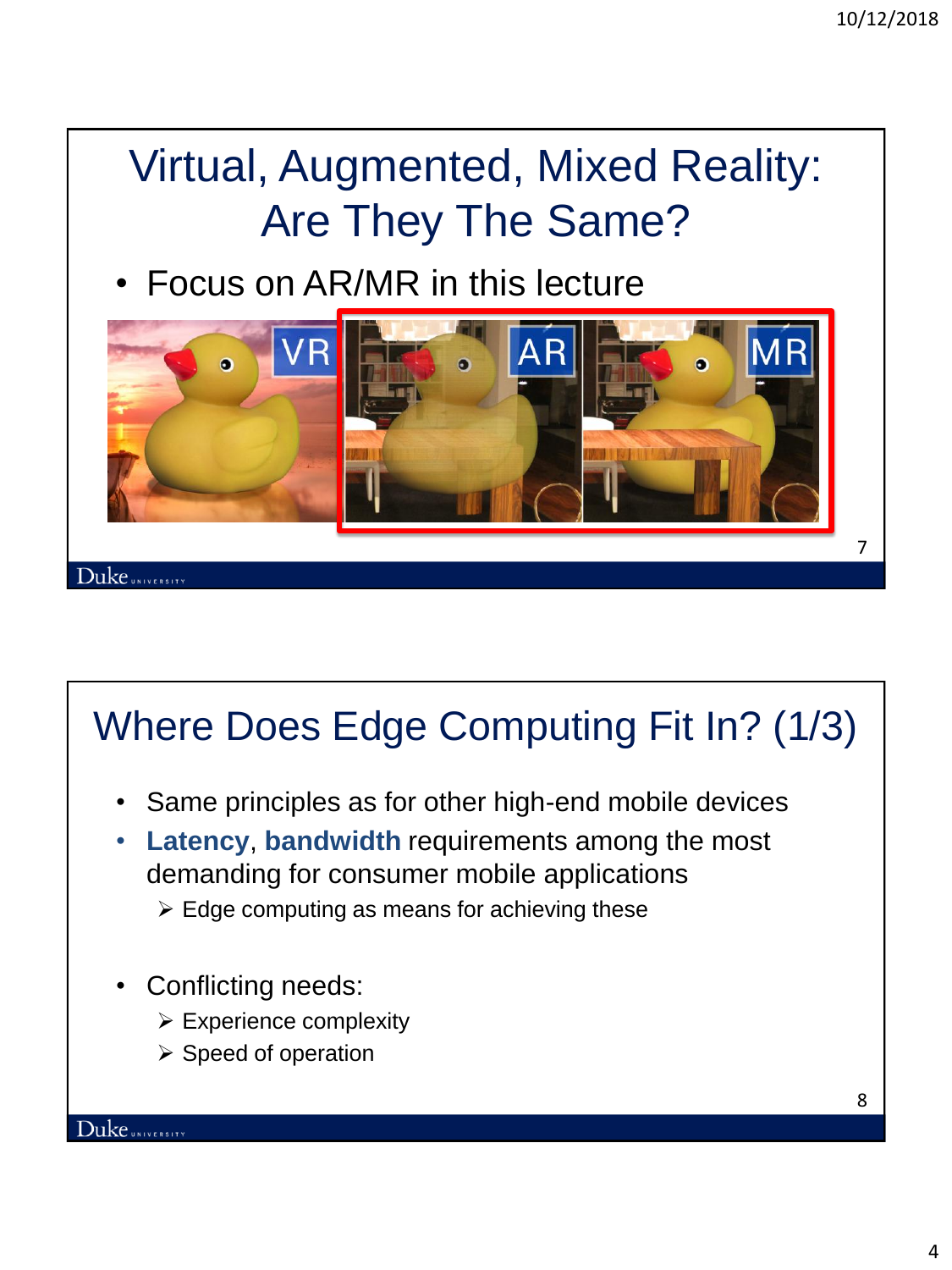

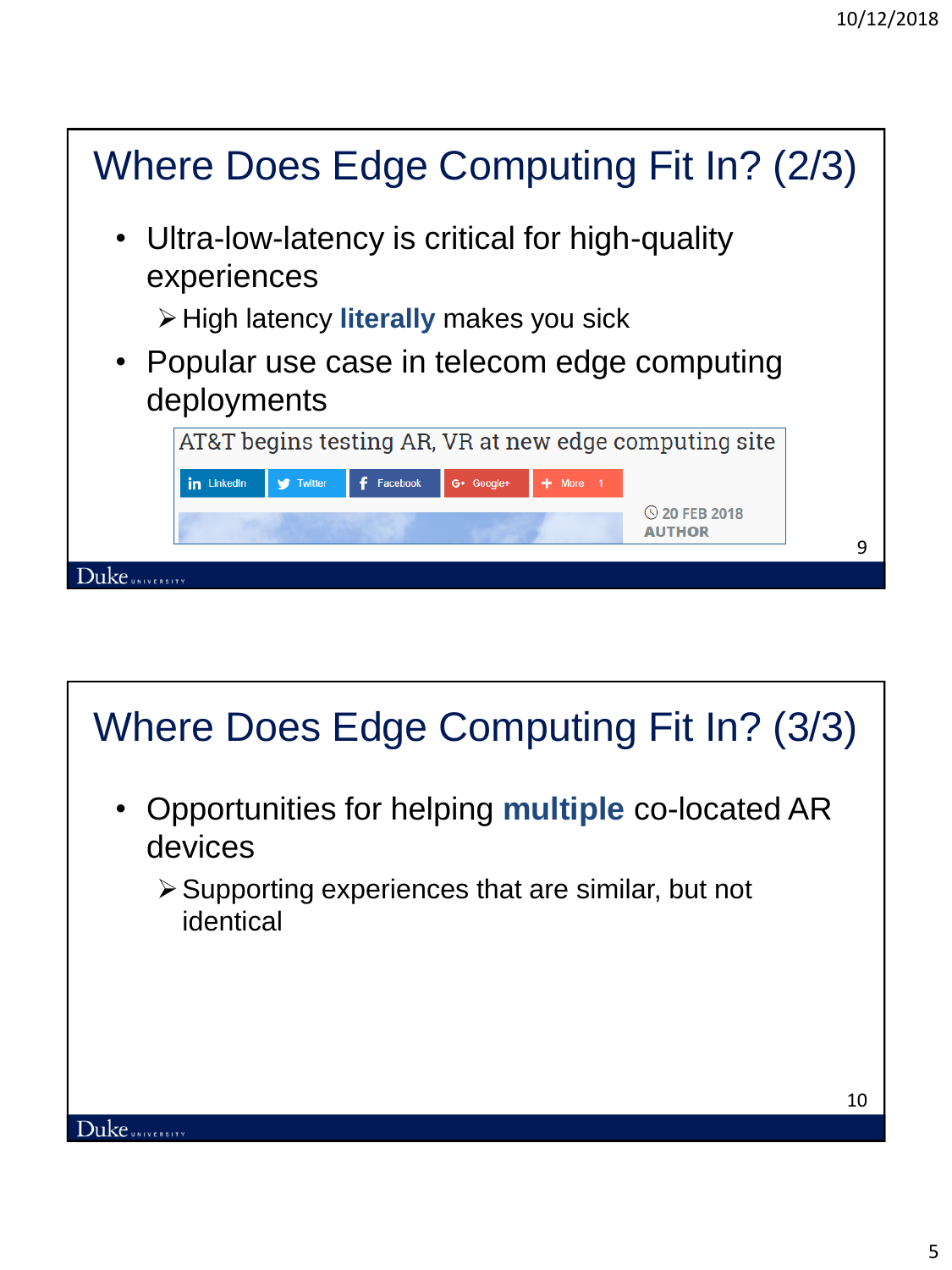#### This Lecture

- AR and edge computing: an introduction
- Mobile devices for AR

Duke UNIVERSITY

• Edge for AR: promising directions

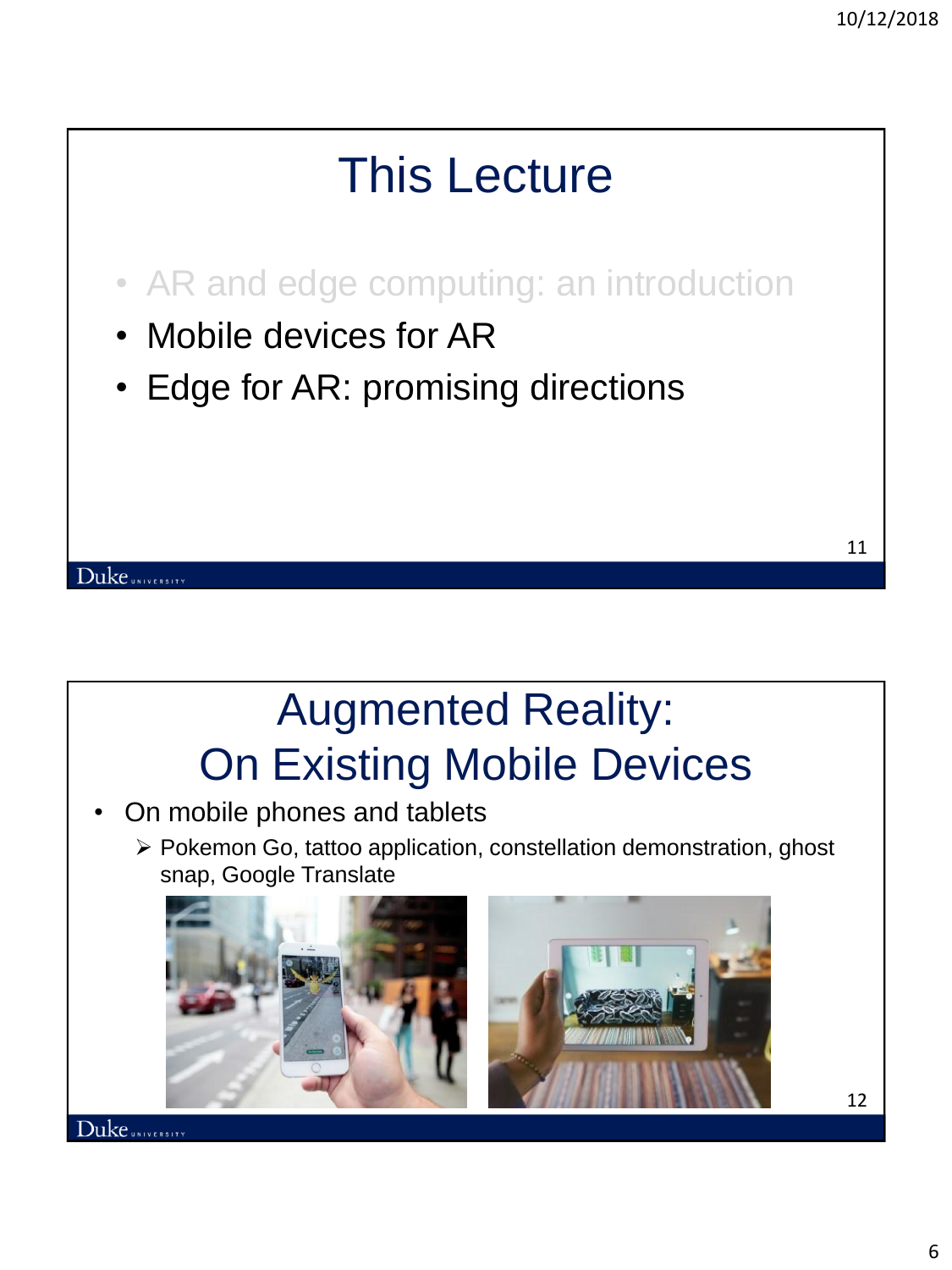#### Google Translate Examples: Real-Time Processing



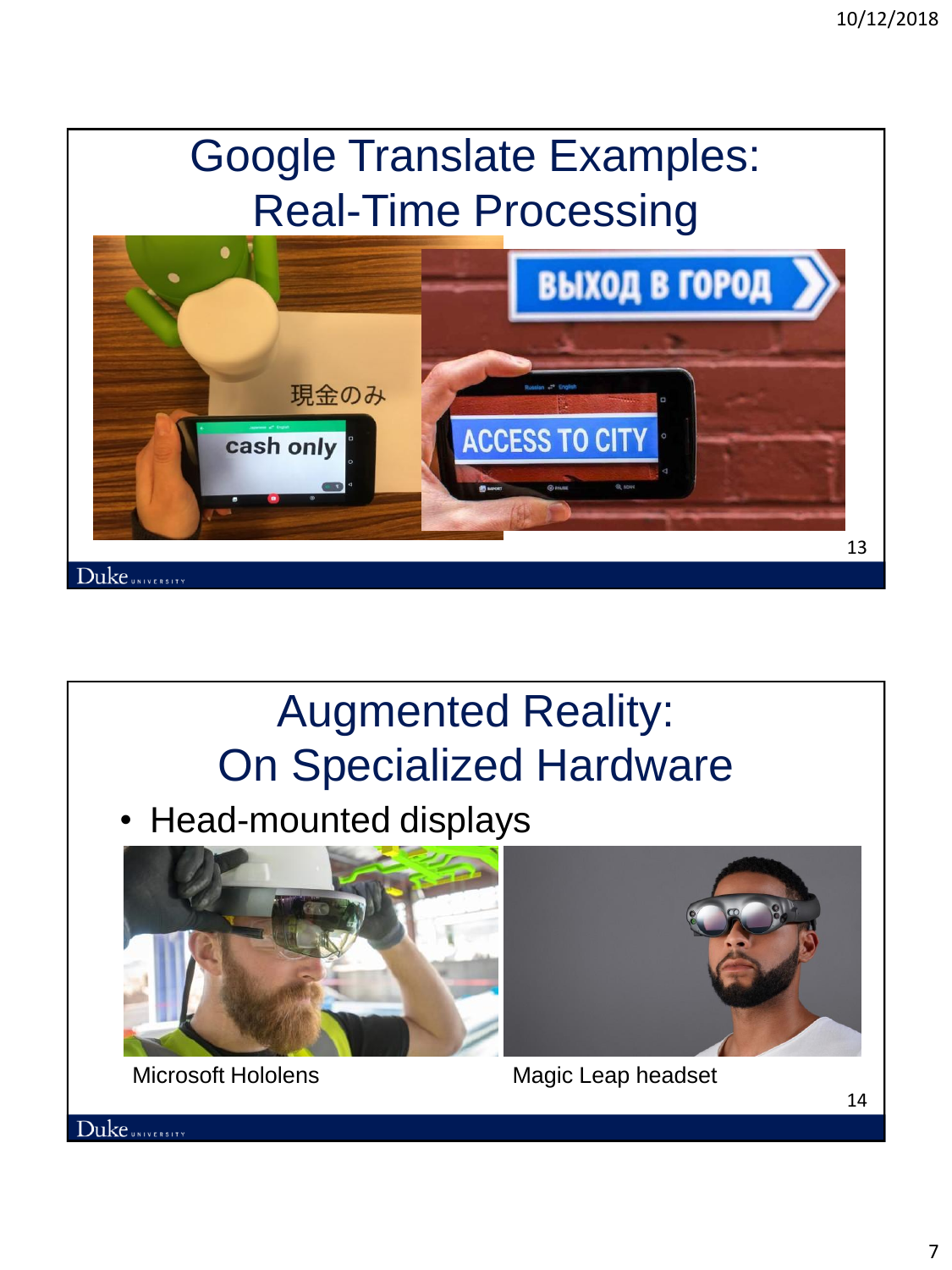#### Holographic Experience Examples



#### Specialized AR Hardware: Origins

• Ivan Sutherland's research group, 1968: Sword of Damocles

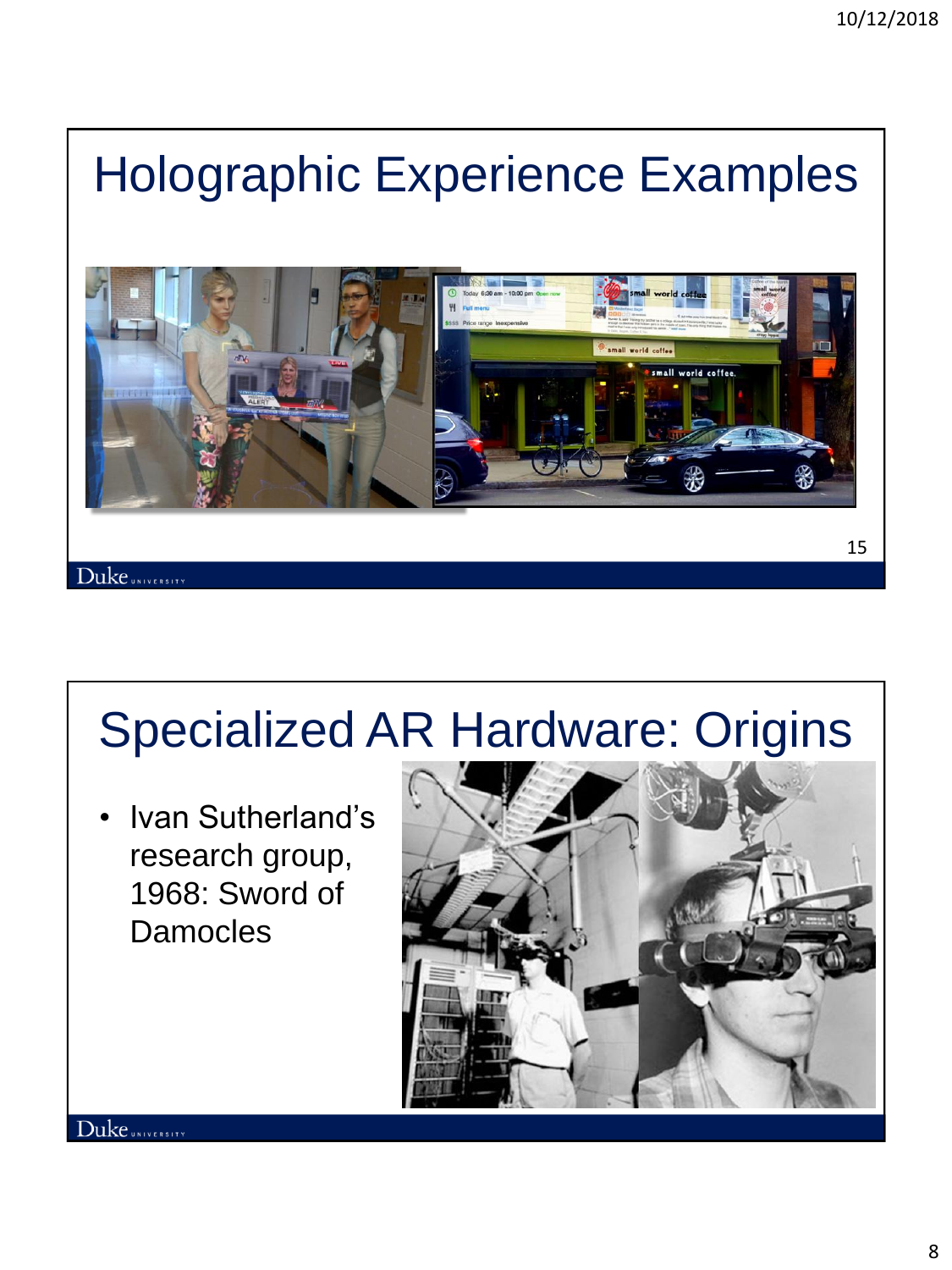#### Battlefield Augmented Reality Systems

• From late 1990s





#### Smart Glasses

• A wide range at CES every year

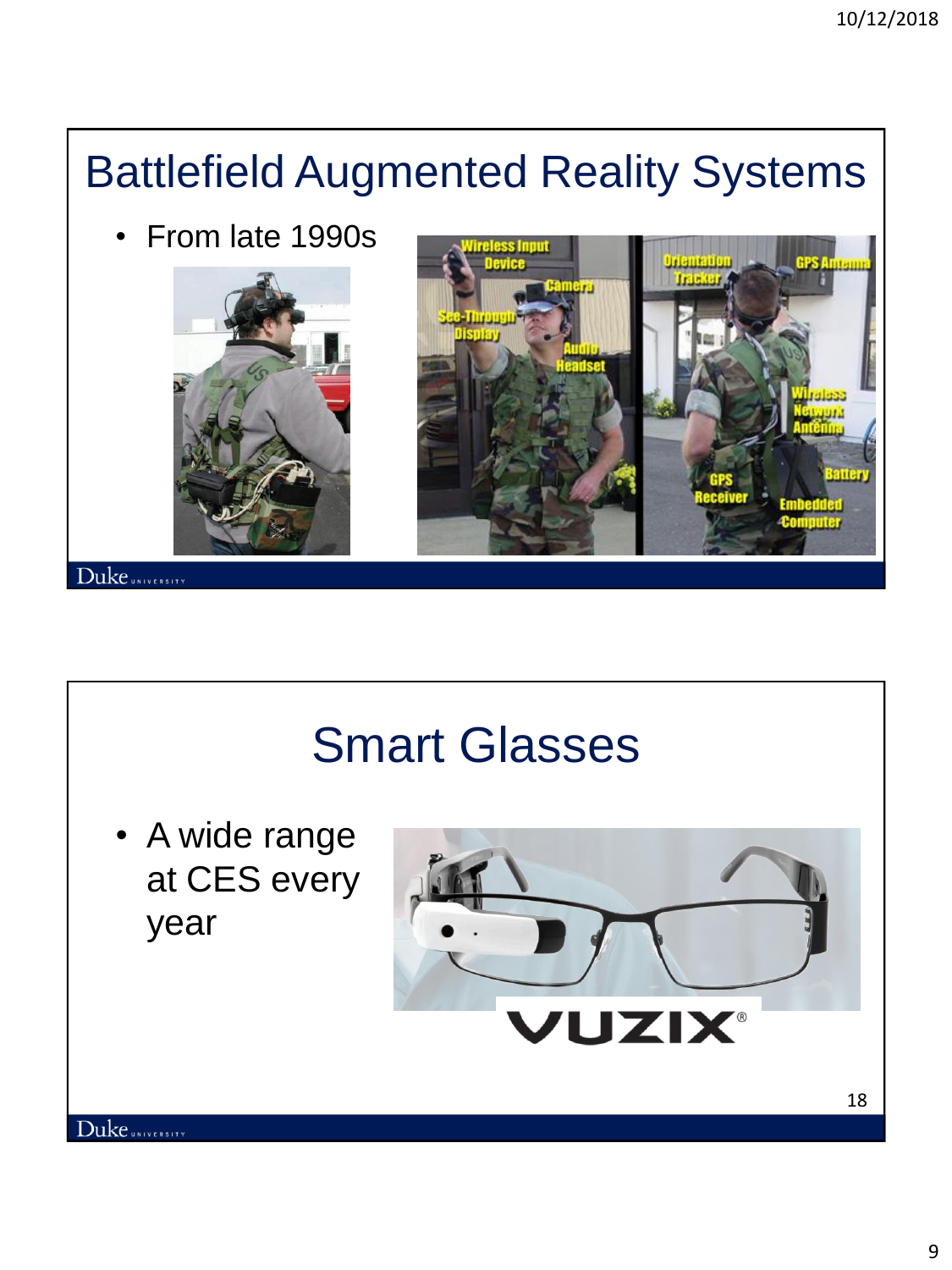#### Holograms in Black Mirror





#### Duke UNIVERSITY

#### Specialized Hardware: Advantages

- More immersive experience
	- $\triangleright$  Very different qualitatively: AR (almost) everywhere you look
	- Almost everywhere: subject to field of view restrictions
- Higher-quality components, device specialization leading to better experiences

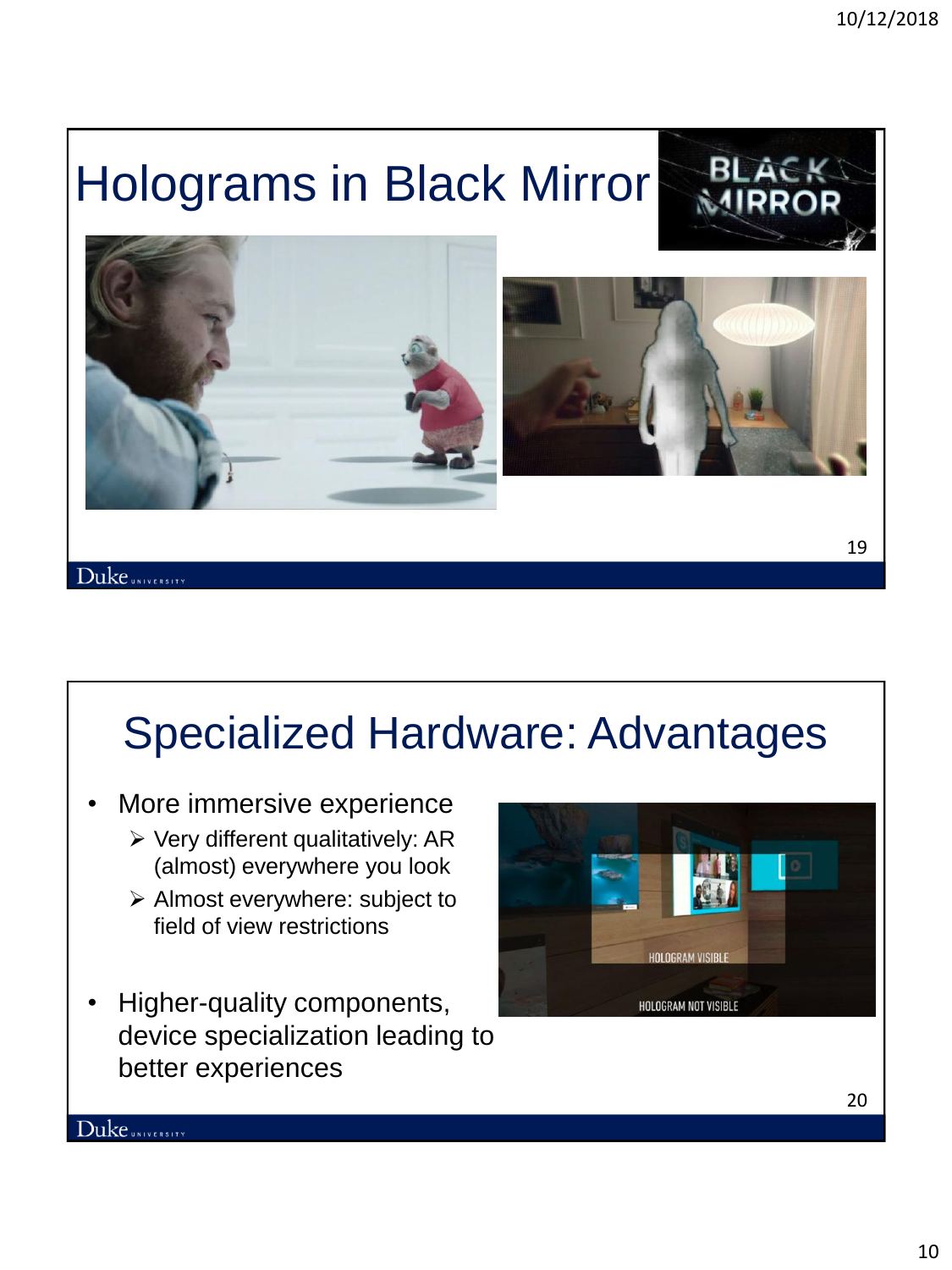#### Specialized Hardware: Challenges (1/2)

- Heavy, bulky, uncomfortable
- Currently expensive to the point of being impractical Microsoft Hololens: \$3,000  $\triangleright$  Magic Leap: \$2,300
- Technology in the making



#### Cars as a Promising AR Use Case



- Already looking through a fixed display
- Cost, bulkiness can be hidden

22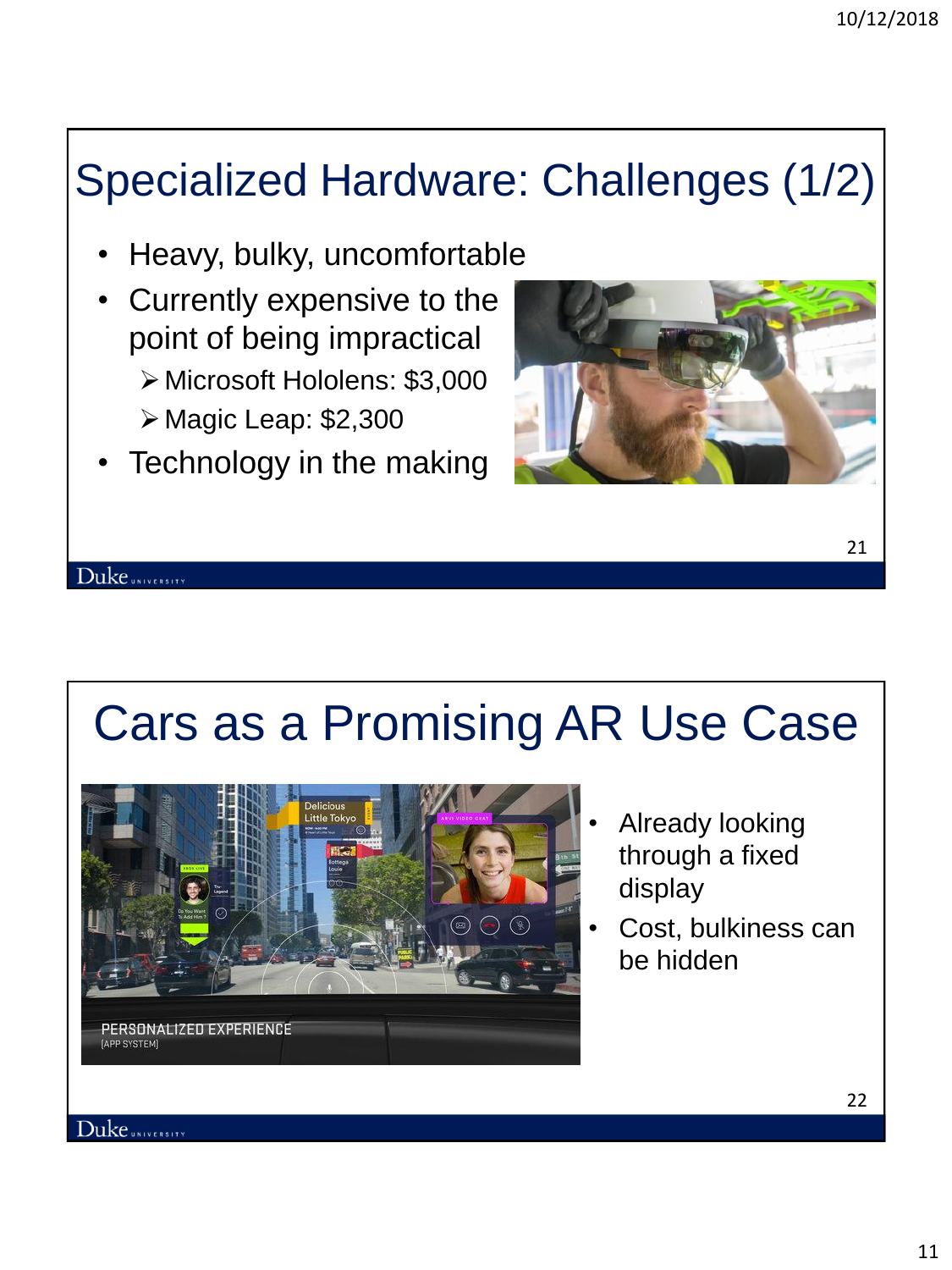#### Specialized Hardware Challenges: Motion Sickness

- Can be a major issue
- Mismatch between what you see and what your body perceives
	- Complex associated phenomena
- Latency one of major causes **Motion-to-photon** latency



#### Specialized Hardware Challenges: Safety and Security

- Completely new interface category. Threats include:
	- **≻ Blocking your view**
	- **≻** Motion
	- $\triangleright$  Binocular disconnections
	- $\triangleright$  Multisensory disconnections

From: Baldassi et al, Challenges and New Directions in Augmented Reality, Computer Security, and Neuroscience, June 2018.

24

23

Duke UNIVERSITY

 ${\rm Duke}$  UNIVERSITY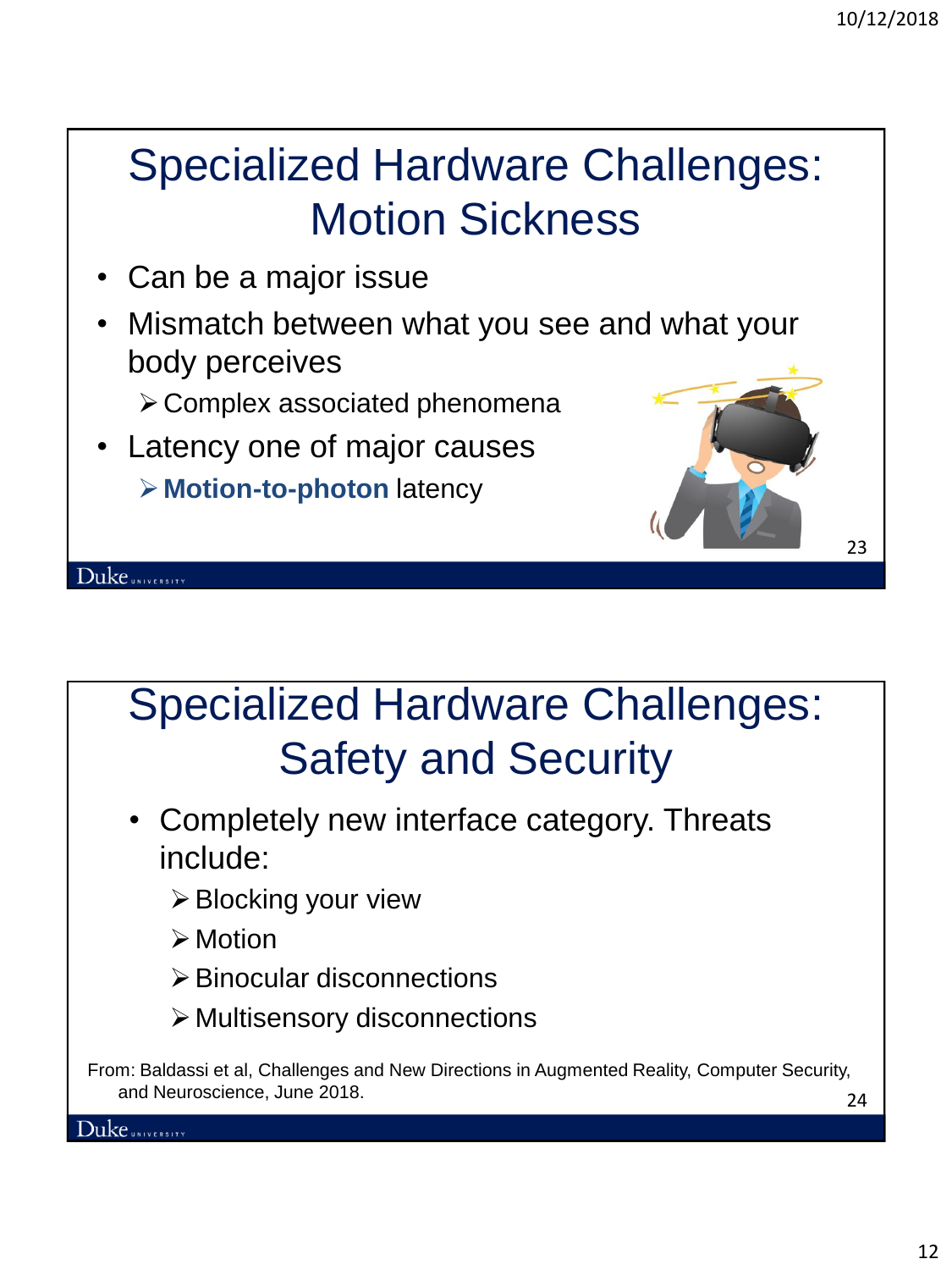

## Edge for AR: Mobile Offloading

- Can be to the point of full **wireless tethering**
- Semi-independent modes are potentially promising:
	- Low-quality experiences: on the device
	- $\triangleright$  Higher-quality experiences: with edge support where available
		- Requires re-thinking AR application design

26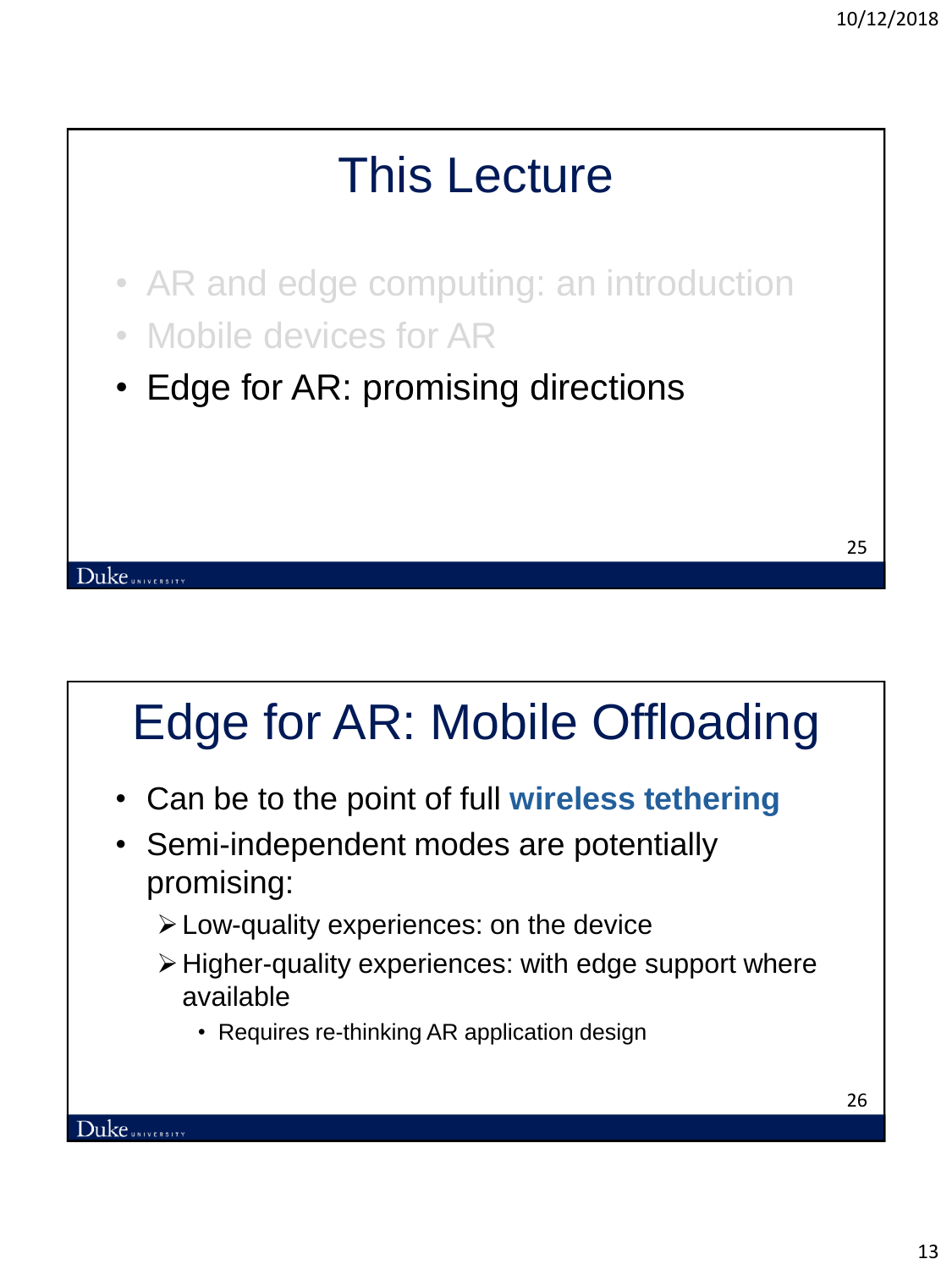#### Edge for AR: Local Awareness

**Maps** 

Duke UNIVERSITY

- **Persistent** knowledge of environmental properties
- Interfacing with **smart objects**



## Edge for AR: Content Delivery

- Current approach: stovepiped applications
	- **≻** Does not scale
- Most promising: edge for delivering similar but not identical experiences



28